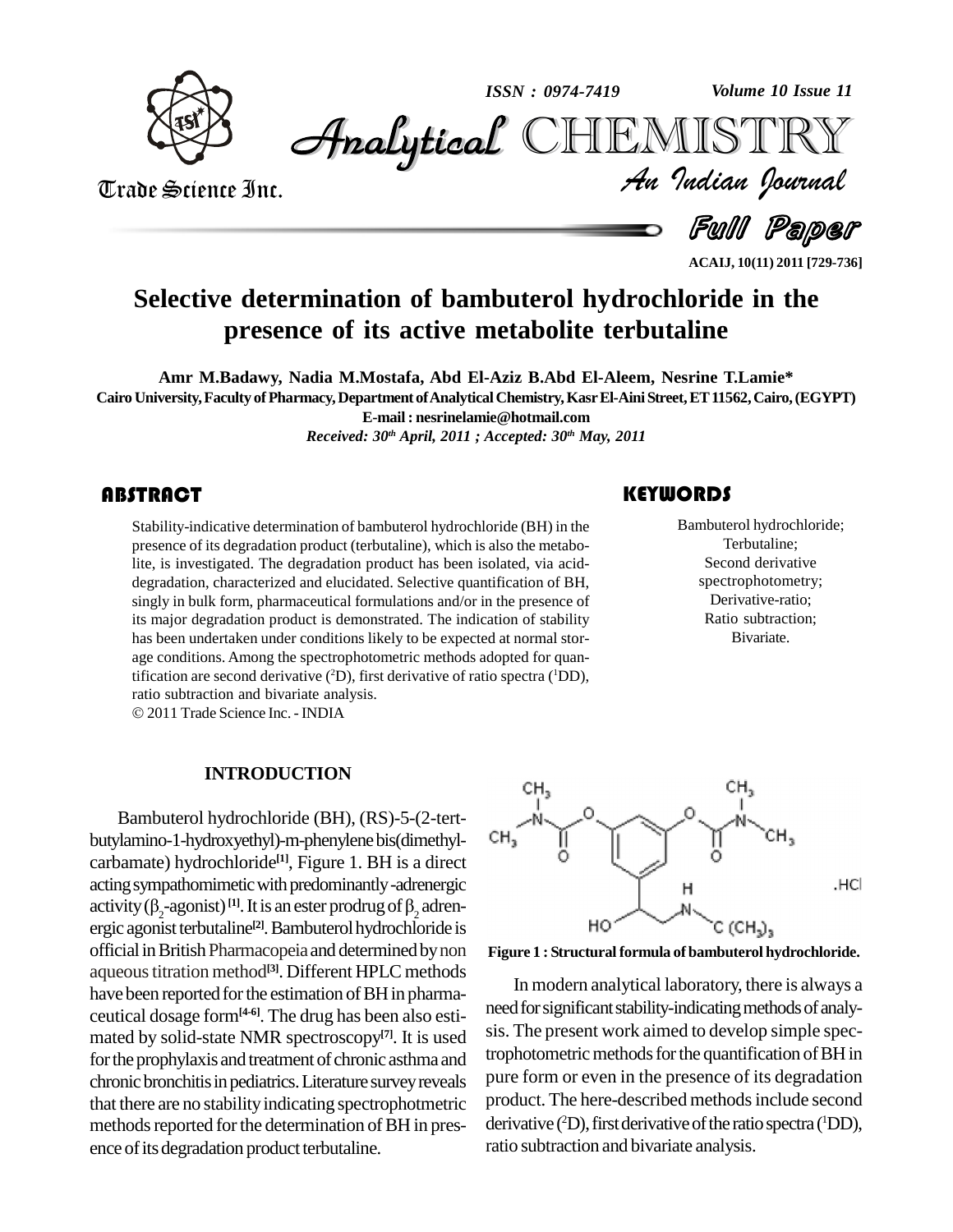## Full Paper **EXPERIMENTAL**

#### **Instruments**

- Spectrophotometer: Shimadzu UV-1601 PC, dualbeam UV-visible spectrophotometer (Japan), with matched 1-cm quartz cells, connected to an IBM compatible PC and an HP-600 inkjet printer. Bundled, UV-PC personal spectroscopy software Version 3.7 was used to process the absorption and the derivative spectra.The spectral bandwidth was 2nm with wavelength-scanning speed of 2800 solution<br>tracted
- IR Spectrophotometer: Mattson Genesis II FTIRTM (USA), sampling was undertaken as potassium bro-<br>mide discs. and
- Gas chromatograph coupled to a mass spectrophotometer: GC/MS-QB 1000 EX, Finnigan nat (USA).

#### **Materials and reagents**

All chemicals and reagentswere of analytical grade and the solvents were of spectroscopic grade.

#### **Materials**

Pure sample was kindly supplied by the by Alborg Pharmaceutical industry,Alexandria,Egypt.; it was as sayed for its purity according to a pharmacopoeial we method<sup>[3]</sup> and found to contain  $100.15 \pm 1.258$  %. reutical industry, Alexandria, Egypt.; it was as-<br>or its purity according to a pharmacopoeial<br><sup>[3]</sup> and found to contain  $100.15 \pm 1.258$  %.

#### **Pharmaceutical formulations**

- a) Bambedil 10 tablets. Manufactured byWestern Pharmaceutical industry, Batch No. 09018, labeled to contain 10 mgBH/tablet.
- b) Bambec 10 tablets Produced by Astrazeneca, Sodertalje, Sweden, imported by health family. Batch number: 740, labeled to contain 10 mg BH per tablet
- c) Lela Free 20 tablets Manufactured by Multiapex Pharma, (Badr city, Egypt), Batch No. MT1070409, labeled to contain 20 mg/tablet.

#### **Standard solutions**

- **Standard solutions**<br>• BH standard solution (1 mgmL<sup>-1</sup>) in methanol.
- $(1$ mgm $L^{-1}$ ) in methanol. • Drug degradation product (BHD) standard solution

#### **Reagents**

*I.*<br>*I.* Darmstadt.<br><br>IISTRY<br>*Indian Iournal* Methanol (E. Merck, Darmstadt, Germany), 1M HCl, ethyl acetate, concentrated ammonia (specific

CHEMISTRY

gravity 0.91), El- Nasr pharm.co. (Egypt).

#### **Procedures**

#### **Degradation of bambuterol hydrochloride**

Accelerated acid-degradation was performed by refluxing 500 mg of pureBH with 50 mLof 1 M HCl solution for 3 hours. Where complete degradation was achieved, asinvestigated by thin layer chromatogra phy using ethyl acetate+ methanol + ammonium hy droxide  $(7:3:0.01, v/v/v)$  as a developer solvent. The solution was concentrated to a small volume and extracted with methanol. The methanolic extract was evaporated under vacuum. The structure of the isolated degradation product was elucidated using IR, and MS spectrometry.

#### **First derivative ( <sup>2</sup>D) method**

#### **Spectral characteristics of BH and its degrada-** $\boldsymbol{\mathrm{t}}$  ion  $\boldsymbol{\mathrm{product}}$ .

Two aliquots equivalent to 300 µg of BH and 100 µg of its degradation product standard stock solutions (each, 1mgmL -1) were transferred separately into two 10-mL volumetric flasks. Then the volumes were completed with methanol. The zero order (<sup>0</sup>D) and the second derivative (<sup>2</sup>D) spectra of the prepared solutions were recorded.

#### **Linearity.**

Portions equivalent to  $(1-10mg)$  of BH standard solution (1mgmL -1) were separately transferred to a series of 10-mL volumetric flasks. Each flask was completed to the volume with methanol to reach the con series of 10-mL volumetric flasks. Each flask was completed to the volume with methanol to reach the concentration range of 100–1000μgmL<sup>-1</sup>. The amplitudes of the second derivative peaks were measured at 272 nm with  $? \lambda = 4$  nm and a scaling factor = 100.

Calibration graph was constructed by plotting peak amplitude *versus* concentration.

The regression equation was then computed at the specified wavelength and used for determination of unknown samples containingBH.

### **First derivative of ratio spectra ( <sup>1</sup>DD) method Linearity.**

Standard serial concentrations in the range of 100– **Linearity.**<br>Standard serial concentrations in the range of 100–<br>1000μgmL<sup>-1</sup> solutions of BH were prepared as under Section 2.3.2.2.Accurately 3mLof the degradation product standard solution (1mgmL<sup>-1</sup>) was transferred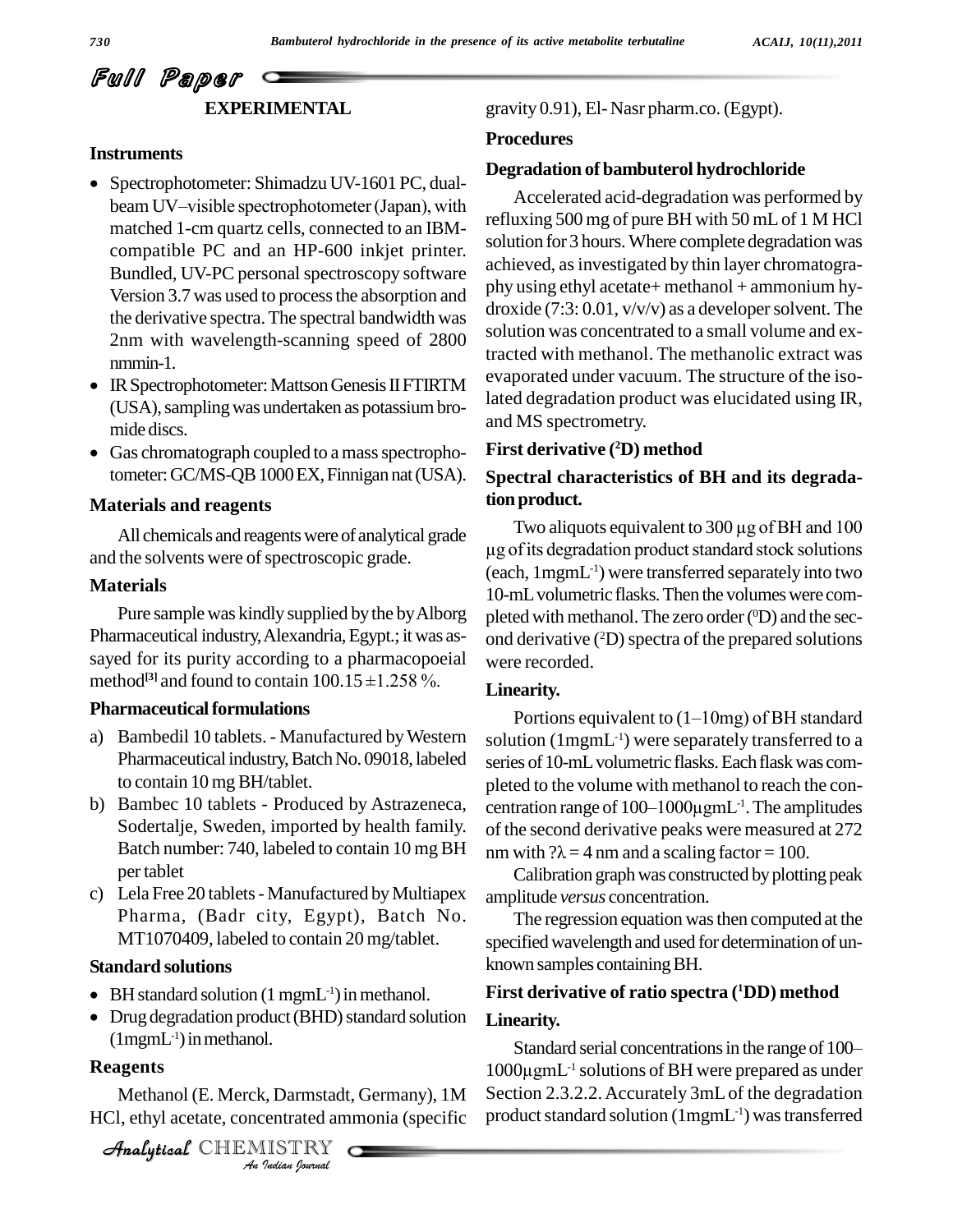into a 10-mL volumetric flask and the volume was completed with methanol to get a final concentration into a 10-mL volumetric flask and the volume was<br>completed with methanol to get a final concentration CB<br>of 100μgmL<sup>-1</sup> to be used as a divisor. The spectra of completed with methanol to get a final concentration<br>of  $100\mu$ gmL<sup>-1</sup> to be used as a divisor. The spectra of<br>the prepared standard solutions were scanned (200<sup>-</sup> and B a 400 nm) and stored into the computer. The stored of the is spectra of BH were divided (amplitude at each wavelengths lengths lengths of 300 $\mu$ gmL<sup>-1</sup> of the degrada-slopes spectra of BH were divided (amplitude at each wavelength) by the spectrum of  $300\mu$ gmL<sup>-1</sup> of the degradation product. The first derivative of the ratio spectra  $\mu_{\text{pml}}$ (<sup>1</sup>DD) with  $? \lambda = 4$  nm and a scaling factor = 10 was ength) by the spectrum of 300 $\mu$ gmL<sup>-1</sup> of the degrada-<br>ion product. The first derivative of the ratio spectra ( $\mu$ gn<br><sup>1</sup>DD) with ? $\lambda$ = 4 nm and a scaling factor = 10 was obtained. The amplitudes of the first derivative peaks of BH were measured at 250 nm. Calibration graphs were constructed relating the peak amplitudes of ( ${}^{1}$ DD) its c to the corresponding concentrations. The regression equations were then computed at the specified wavelength and used for determination of unknown samples containing BH.

#### **Ratio subtraction spectrophotometric method**

 $\begin{array}{lll} \text{ing differen} \ \text{in} & \text{if there} \ \text{in} & \text{and} \ \text{ing different} & \text{in} & \text{and} \ \text{Aliquots} & \text{equivalent to } & 100–1000 \mu\text{gm} & \text{from BH} \ \end{array}$ standard solution ( $1$ mgmL<sup>-1</sup>) were transferred into a  $1$ <sub>to pres</sub> series of 10-ml volumetric flasks then completed to volume with methanol; the spectra of the prepared standard solutions were scanned.Acalibration curve was constructed relating the absorbance of zero order specdard solutions were scanned. A calibration curve was<br>constructed relating the absorbance of zero order spec-<br>tra of BH at  $\lambda_{\text{max}}$  265 nm to the corresponding concentrations and the regression equation was computed. of BH at  $\lambda_{\text{max}}$  265 nm to the corresponding concensions and the regression equation was computed. Two Aliquot equivalent to 600 $\mu$ g from BH degradation dered.

product standard solution (1mgmL<sup>-1</sup>) was transferred BH wa into 10-ml volumetric flask and completed to volume with methanol to be used as a divisor.

#### **Bivariate method**

Two series of standard solutions containing aliquots **Bivariate method** the p<br>
Two series of standard solutions containing aliquots dere<br>  $(100-1000\mu gmL^{-1})$  of BH and  $(100-700\mu gmL^{-1})$  of its degradation product were prepared from the stock solution (1mgmL<sup>-1</sup>, each) for the bivariate calibration. Spectra of the obtained solutions were recorded and<br>stored into the computer. The regression equations were<br>computed at  $\lambda$ = 265 and 280 nm. The concentrations stored into the computer. The regression equations were ofBH and its degradation productwere calculated using the parameters of the linear regression functions evaluated individually for each component at the same wavelength and substituting in the following equations:

**mA2mB1 - mA1mB2 mA2(AAB1 - eAB1) mA1(eAB2 - AAB2) Cdegradate**

# **mA1 AAB1 - eAB1 - mB1 Cdegradate CBH**  $H = \frac{AAB1 - eAB1 - mB1 \text{ Cdegraduate}}{mA1}$ <br>where  $A_{AB1}$  and  $A_{AB2}$  are the absorbance's of *A*

where  $A_{AB1}$  and  $A_{AB2}$  are the absorbance's of *A*<br>and *B* at  $\lambda_1$  and  $\lambda_2$ , respectively,  $e_{AB1}$  and  $e_{AB2}$  the sum<br>of the intercepts of the linear calibration at two, wave-<br>lengths  $\lambda_1$  and  $\lambda_2$  ( $e_{AB1} = e_{A$ of the intercepts of the linear calibration at two, wavelengths  $\lambda_1$  and  $\lambda_2$  ( $e_{AB1} = e_{A1} + e_{B1}$ ),  $m_A$  and  $m_B$  the slopes of linear regression and C is the concentrations ( $\mu$ gmL<sup>-1</sup>) of BH and its degradate. slopes of linear regression and  $C$  is the concentrations  $(\mu$ gmL<sup>-1</sup>) of BH and its degradate.

The accuracy of the results was checked by applying the proposed bivariate calibration method for determination of different blind samples of pureBH and its degradate. The concentrations were obtained from the corresponding regression equations from which percentage recoveries were calculated.

#### **Analysis oflaboratory prepared mixtures containing different ratios ofBHanditsdegradation prod uct using the suggested methods**

Aliquots of intact drug and its degradate were mixed to prepare different mixtures containing  $10-70\%$  (w/ w) of the degradation product, and proceed as mentioned under each method. The concentrations were calculated from the corresponding regression equations.

#### **Assay of pharmaceuticalformulations**

Twenty tablets were accurately weighed and powdered.Aportion of the powder equivalent to <sup>100</sup> mg BH was accurately weighed into a 100-mL beaker, dissolved in methanol and filtered into a 100-mL measuring flask.The volume was completed bythe same sol vent to reach a final drug concentration of 1mgmL -1 for the proposed methods and proceed as mentioned un der each method.

#### **RESULTSAND DISCUSSION**

#### **Degradation of BH**

The main degradation product of BH is terbutaline which is formed by hydrolysis of the two ester linkages. Degradation was examined under acidic and elevated temperatures.(Scheme 1)

It has been confirmed that the main degradate is *Indian*<br>*Indian*<br>*Indian*<br>*IISTRY*<br>*Indian bournal* terbutaline which is also the major metabolite of the drug inside the human body. Once complete degradation was reached, the carbonyl stretching band at 1689cm-1 disappeared, also a broad band of alcoholic

CHEMISTRY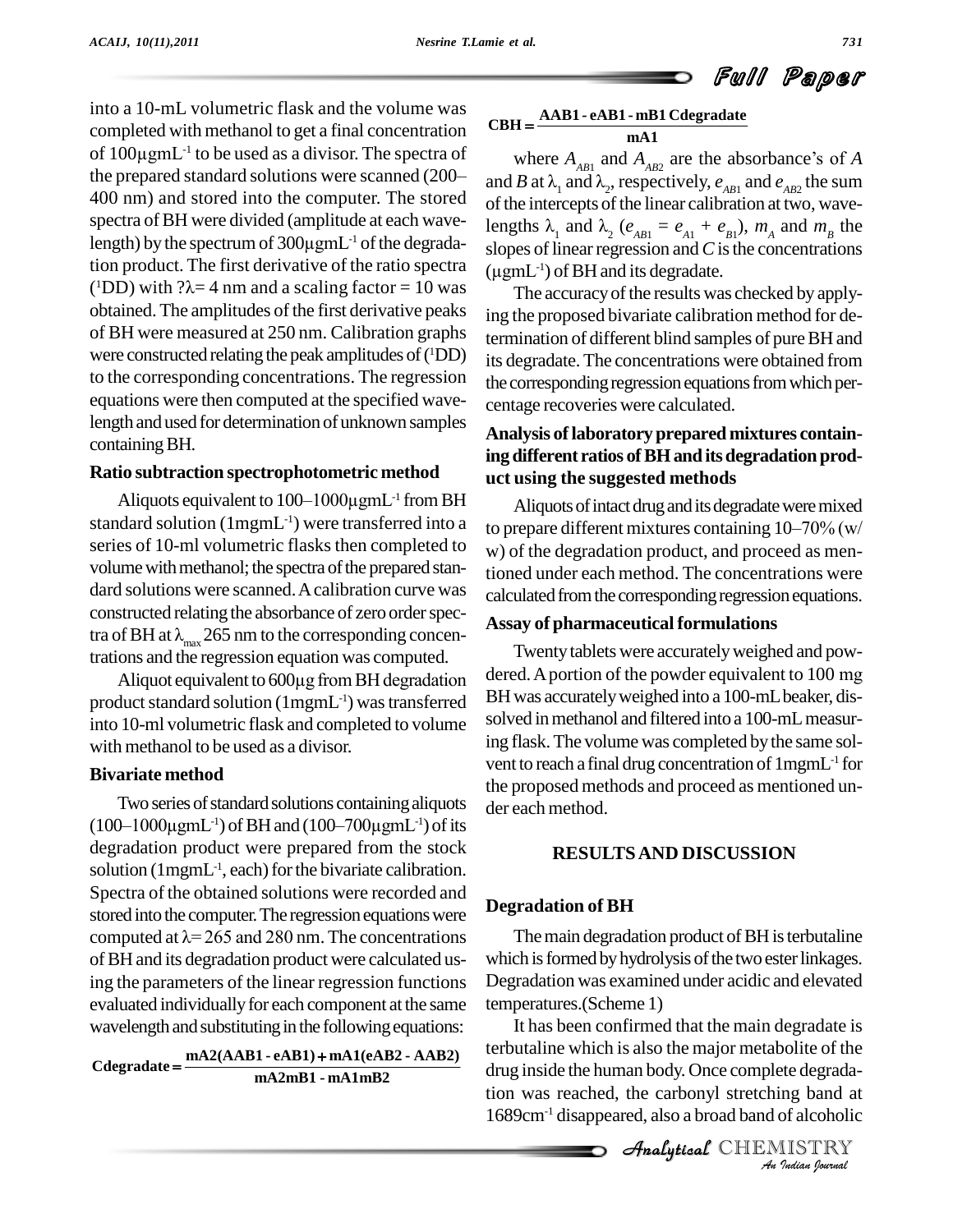

**Scheme 1 : Suggested scheme for the degradation of bambuterol hydrochloride.** 

OH stretching vibration at  $3394 \text{ cm}^{-1}$ confirmed the acidic hydrolysis at the two ester linkages.

In the GC/MS-chart, the parent peak was identified at *m*/*z 225* (mol. w. of degradate).

TLC monitoring of the drug degradation was done on thin layer plates of silica gel F254 using ethyl acetate+ methanol + ammonium hydroxide  $(7:3:0.01, v/$  $v/v$ ) as a developing solvent. The developed plates were visualized under short UV-lamp. The degradate ( $R_f$ value hydrochloride 300µg/ml ( $\_\$ ) and degra = 0.4) could be separated elegantly from the intact drug ml ( $\_\$ ) using methanol as a solvent  $(R_f$  value = 0.6).

#### **Second derivative ( <sup>2</sup>D) method**

Derivative spectrophotometry is a useful tool in quantification of mixture of drugs. It could be even used as a stability-indicating technique for the analysis of drugs in presence of their degradation products, by solving the problem of the overlapping absorption bands.

overlapping, little interference and error probability that 10 **I**<br>Peasurement of<br>*ISTRY*<br>*ISTRY* A simple, rapid and selective spectrophotometric procedure was proposed and applied forthe determi nation of BH in the presence of its degradation prod-<br>  $\frac{1}{2}$  ml bambuterol hydrochloride. uct, either as raw material or in pharmaceutical formulations. This was done by applying the second derivative (<sup>2</sup>D) ultraviolet spectrophotometry. The method can examin solve the problem of spectral bands overlapping between BH and its degradate without sample pretreatment or extra separation steps.The absorption spectra of BH and its degradation product (Figure 2) show make the use of direct measurement of BH in the presence of its degradate inaccurate, especially at higher level of degradation.



**Figure 2 :Absorption spectra of bambuterol hydrochloride 30**<br> **100y**<br> **300**µg/ml(
(and its degradation product 100µg/ml(
——) **using methanol as a blank.**



**Figure 3 :Second-derivativeabsorptionspectra ofbambuterol hydrochloride <sup>300</sup>µg/ml(\_\_) anddegradationproduct 100µg/ Figure 3 : Second-derivative absorption spect**<br>hydrochloride 300µg/ml (\_\_) and degradation<br>ml (-----------) using methanol as a solvent



**Figure 4 : Second-derivative absorption spectra of 100-1000 belleville and the conductive conducts**<br> **bambuterol hydrochloride.** 

When the second-derivative spectra (Figure 3) were examined, it was found that BH could be determined at 272 nm, where its degradate has no contribution (zero crossing) allowing accurate

determination of BH in presence of its degradate. crossing) allowing accurate<br>determination of BH in presence of its degradate.<br>A linear relationship was obtained in the range of 100– determination of B<br>
A linear relationship wa<br>  $1000\mu gmL^{-1}BH$  (Figur  $1000 \mu$ gmL<sup>-1</sup> BH (Figure 4).

The regression equation was computed and found to be

 $2D = -0.0002 C - 0.0005$  (r = 0.9999), at 272 nm

CHEMISTRY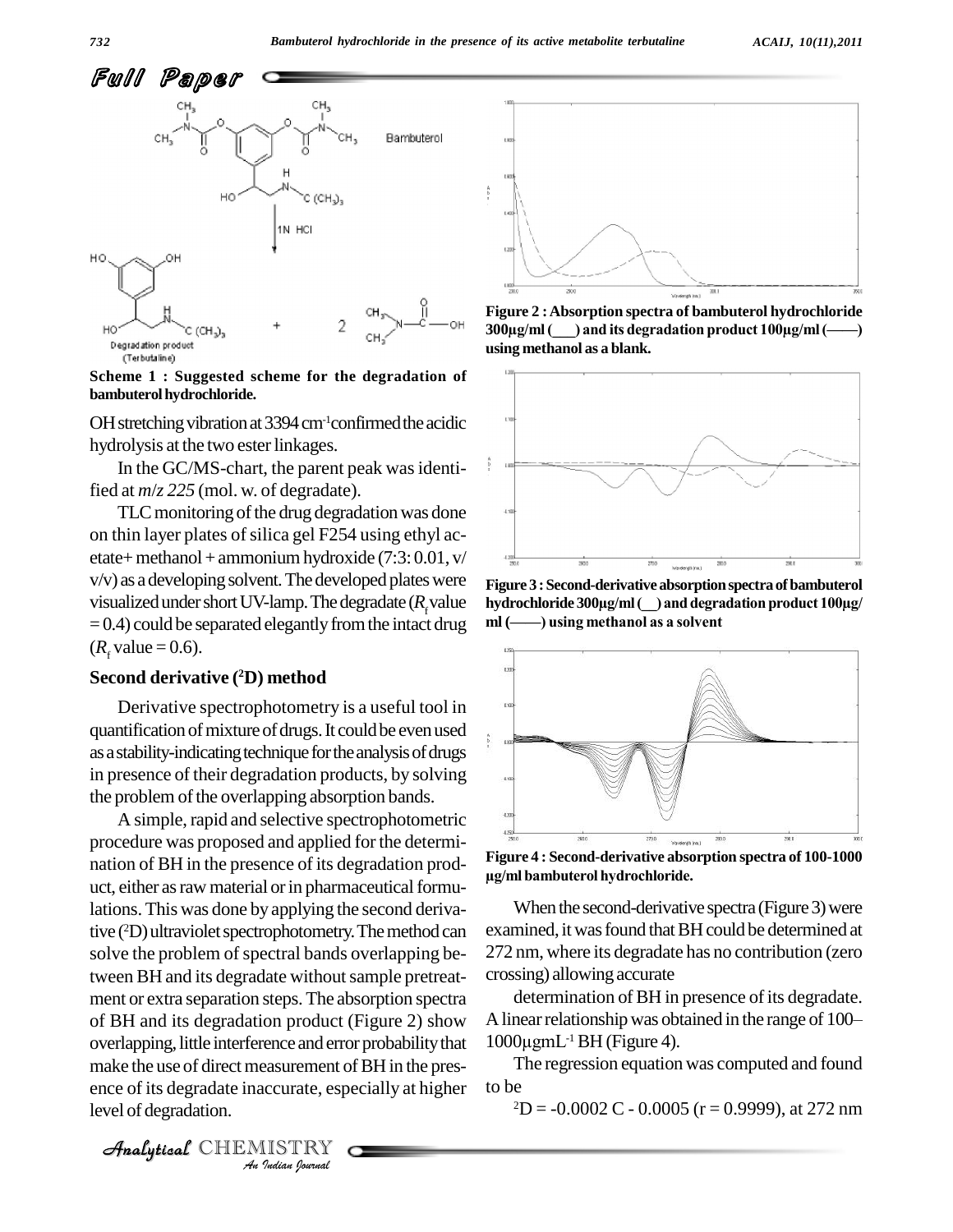where <sup>2</sup>D is the peak amplitude of the second derivative curve at the corresponding wavelength, C the con- to b where <sup>2</sup>D is the peak amplitude of the tive curve at the corresponding wave centration of BH ( $\mu$ gmL<sup>-1</sup>) and *r* is the centration of BH  $(\mu g m L^{-1})$  and *r* is the correlation coefficient.

The precision of the proposed method was confirmed by the analysis of different concentrations of au-<br>thentic samples in triplicates. The mean percentage re-<br>covery was found to be 99.97±0.818 at 272 nm. thentic samples in triplicates. The mean percentage re-

#### **Derivative-ratio spectrophotometric method**

The derivative-ratio spectroscopy is a useful tool in quantification of drugs.It could be applied as a stability-indicating method for the determination of BH in presence of its degradate. The zero-order of the ratio spectra of BH and the first order of the ratio spectra in (Fi<br>are presented in Figures. 5 and 6, respectively. It was achiev<br>found that upon dividing by  $300 \mu g m L^{-1}$  of the degra-tra of are presented in Figures. 5 and 6, respectively. It was found that upon dividing by 300  $\mu$ gmL<sup>-1</sup> of the degradation product, best results were obtained in terms of sensitivity, repeatability and signal to noise ratio.



**Figure 5 : Ratio spectra of bambuterol hydrochloride (100- 1000h**<br>**1000µg/ml)** using the spectrum of 300µg/ml of degradation **product as a divisor.**



Figure 6 : First derivative of ratio spectra of bambuterol  $\frac{C}{D}$ <br>hydrochloride (100-1000 µg/ml) using the spectrum of re<br>300µg/ml of degradation product as a divisor. **hydrochloride** (100-1000 **µg/ml) example <b>hydrochloride** (100-1000 **µg/ml) using** the spectrum of

Linear calibration graphs were obtained forBH in  $300 \mu$ g/ml of degradation product as a divisor.  $\frac{1}{2}$  or increasing Linear calibration graphs were obtained for BH in tween to concentration range of  $100-1000 \mu$ gmL<sup>-1</sup> by recording tration Linear calibration graphs were obtained for BH in tween<br>concentration range of  $100-1000\mu gmL^{-1}$  by recording tration<br>the peak amplitudes at 250 nm using  $300\mu gmL^{-1}$  of the gressi degradate as a divisor.

The regression equations were computed and found to be

 $1DD = 0.0029 C + 0.0153$  (r = 0.9996), at 250 nm where <sup>1</sup>DD is the peak amplitude of the first derivative curve for(BH/its degradate),*C*the concentrawhere <sup>1</sup>DD is the peak are<br>rivative curve for (BH/its degree tion of BH ( $\mu$ gmL<sup>-1</sup>) and *r* is the tion of BH  $(\mu g m L^{-1})$  and *r* is the correlation coefficient.

The precision of the proposed method was checked bythe analysis of different concentrations of authentic samples in triplicates.

#### **Ratio subtraction spectrophotometric method**

The method was applied for determination of mixture of  $BH(X)$  and its degradate  $(Y)$  when the spectrum of the degradate extended than the other, as shown in (Figure 2). The determination of BH could be achieved by scanning the zero order absorption spectra of the laboratory-prepared mixtures in methanol, then dividing them by a carefully chosen concentration tra of the laboratory-pre<br>then dividing them by a<br>(600μg mL<sup>-1</sup>) of standa  $(600\mu g\,mL^{-1})$  of standard BH degradation product to produce a new ratio spectra that represents BH/BHD + constant, as shown in (Figure 7); then, subtraction of the absorbance values of these constants (BH/BHD) in plateau as shown in (Figure 8) followed by multiplication of the obtained spectra by the divisor as shown in  $(Figure 9)$ ; finally, the original spectra of BH, which are used for direct determination of BH at 265 nm, could be obtained and the concentration from the corresponding regression equation could be calculated. This can be summarized as follows:<br> $\frac{X+Y}{X} = \frac{X}{X} + \frac{Y}{X} = \frac{X}{X} + constant$ 

$$
\frac{X+Y}{Y'} = \frac{X}{Y'} + \frac{Y}{Y'} = \frac{X}{Y'} + \text{constant}
$$
 (1)

$$
Y' = Y' + Y' = Y'
$$
 (1)  

$$
\frac{X}{Y'}
$$
 + constant  $=$  constant =  $\frac{X}{Y'}$  (2)

$$
Y' = X
$$
  

$$
\frac{X}{Y'} \times Y' = X
$$
 (3)

or increased<sup>[8]</sup>. A linear correlation was obtained be-*Ing concenting*<br>*Ing concenting*<br>*IISTRY*<br>*Indian Iournal* tween the absorbance and the corresponding concen-The constant can be determined directly from the curve by the straight line which is parallel to the wavelength axis in the region where BHD is extended. The correct choice of the divisor is fundamental, as, if the concentration of the divisor increases or decreases, the resulting constant value will be proportionally decreased tration ofBH at its correspondingwavelength: the re gression equation was:

 $A= 0.0011C- 0.0017r = 0.9998$ 

CHEMISTRY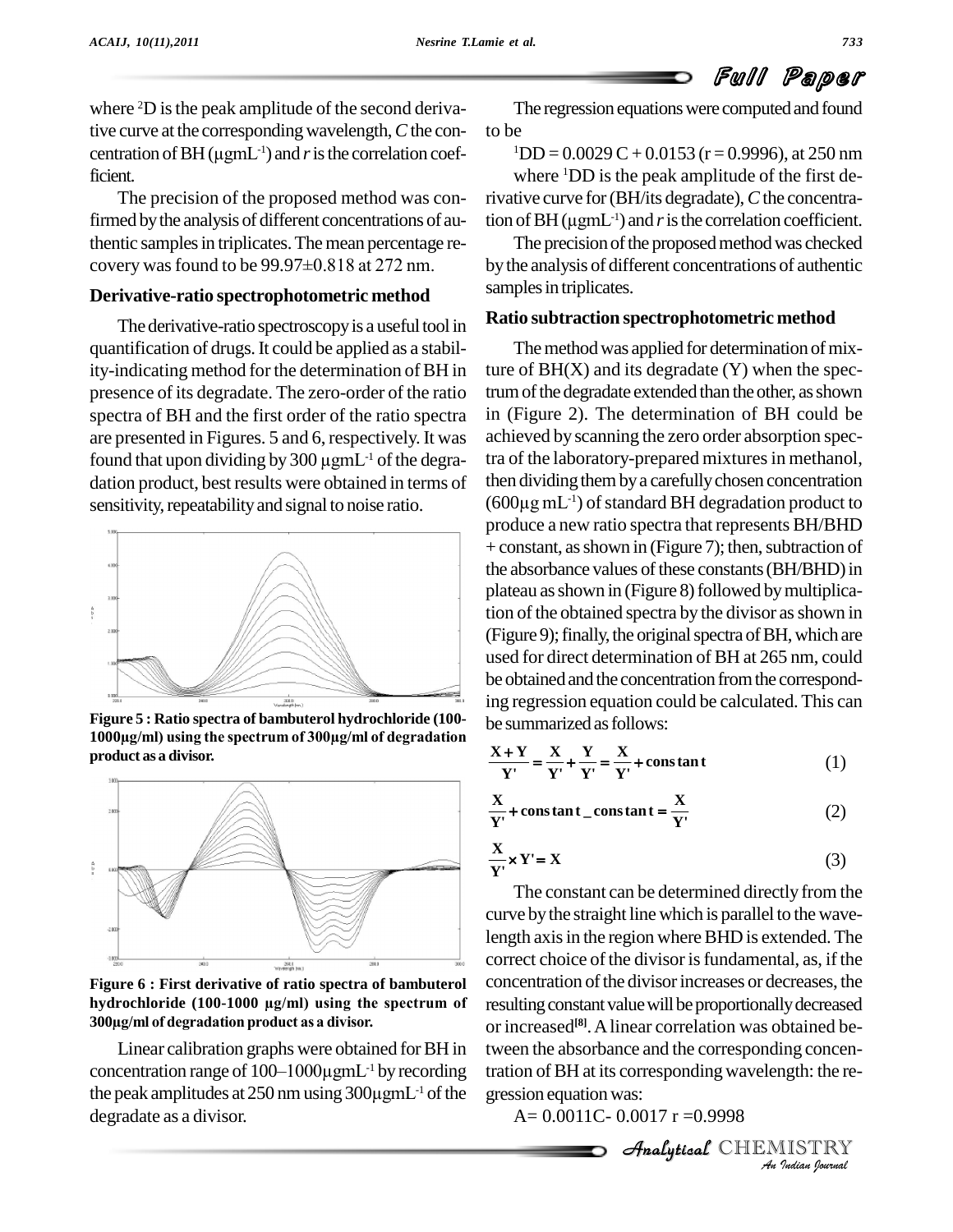

Figure 7 : Division spectra of laboratory prepared mixtures the a<br>of bambuterol hydrochloride (Y) and degradation product (X) twee<br>using 600µg/ml of its degradation product (Y') as a divisor All t **of bambuterol hydrochloride (Y)** and degradation product **(X) and methanol as a blank.**



**Figure 8 : Division spectra of laboratory prepared mixtures of bambuterolhydrochloride (X) anditsdegradation product (Y) using <sup>600</sup>µg/ml of degradation product (Yí) as <sup>a</sup> divisor and methanol as a blank after subtraction ofthe constant.**



**Figure 9 :The zero order absorption spectra of bambuterol hydrochloride obtained by the proposed ratio subtraction methodfor the analysis oflaboratorypreparedmixtures after** hydrochloride obtained by the prop<br>method for the analysis of laboratory p<br>multiplication by the divisor (Y').

#### **Bivariate method**

variate calibration method is its simplicity and the fact 27 *Indian*<br>*Indures are no*<br>*Indian Indian*<br>*IISTRY* The bivariate calibration method may be competitive and in some cases even superior to commonly use derivative spectrophotometric methods as applied for the resolution of binarymixtures.The advantage of bi that derivatization procedures are not necessary. Unlike other chemometric techniques, there is no need for full spectrum information and no data processing is re-



quired. Calibration function was calculated  $(r > 0.9990)$ ,  $m<sub>i</sub>$ - and  $e<sub>i</sub>$ -values were taken for the bivariate algorithm. In order to apply the bivariate method to the resolution of binary mixture of BH and its degradate, we first select the signals of the two components located at eight wavelengths: 250, 255, 260,265, 270,275, 278 and 280 nm. The calibration curve equations and their respective linear regression coefficients are obtained with the aim of ensuring that there is a linear relationship between the absorbance values and the concentrations. All the calibration curves at the selected wavelengths showed satisfactory linear regression coefficients ( $r$  > 0.9990). The slope values of the linear regression were estimated for both components at the selected wave-<br>lengths and used for determination of the sensitivity ma-<br>trices *K*, proposed by Kaiser's method<sup>[9]</sup>. lengths and used for determination of the sensitivity matrices  $K$ , proposed by Kaiser's method<sup>[9]</sup>.

The determinants of these matrices were calculated as shown in TABLE 1. The wavelength set was selected for which the highest matrix determinant value was obtained. For the bivariate determination of BH and its degradate the wavelengths 265 and 280 nm were used.At these selected wavelengths, the one-compo nent calibration curves were obtained in the range of used. At these selected wavelengths, the one-compo-<br>nent calibration curves were obtained in the range of<br>100–1000μgmL<sup>-1</sup> for both components. The linear regression calibration formulae used for the bivariate al-<br>gorithm are presented in TABLE 2. The mean percent-<br>age recoveries were 99.68±1.009 and 101.17±0.843, gorithmare presented inTABLE2.Themean percent for BH and its degradate, respectively. The advantage of this method over the

other spectrophotometric methods is the ability for simultaneous determination of the intact drug and its degradate in mixtures.

**TABLE1 :Application of Kaiserís method in the selection of wavelength** pair for the mixture of bambuterol hydrochloride **and itsdegradate: the absolute values of determinants of** wavelength pair for the mixture of ba<br>and its degradate: the absolute va<br>sensitivity matrices (K×10<sup>-7</sup>). **: Sensitivity matrices (K×10<sup>-7</sup>).** 

|     |   |          |          | λ/λ 250 255 260 265 270 275 278 |                                                                    | <b>280</b> |
|-----|---|----------|----------|---------------------------------|--------------------------------------------------------------------|------------|
| 250 | 0 |          |          |                                 | $0.142$ $2.59$ $2.13$ $-0.64$ $-5.18$ $-7.68$ $-8.35$              |            |
| 255 |   | $\theta$ |          |                                 | $0.69 - 0.41 - 9.28 - 9.43 - 12.05 - 12.65$                        |            |
| 260 |   |          |          |                                 | $0 \quad -1.63 \quad -6.41 \quad -13.28 \quad -16.49 \quad -17.19$ |            |
| 265 |   |          | $\Omega$ |                                 | -5.67 -14.80 -18.90 -19.71                                         |            |
| 270 |   |          |          |                                 | $0 \quad -10.8 \quad -14.92 \quad -16.41$                          |            |
| 275 |   |          |          | $\theta$                        | $-4.68$ $-6.75$                                                    |            |
| 278 |   |          |          |                                 | $\theta$                                                           | $-2.21$    |
| 280 |   |          |          |                                 |                                                                    | $\theta$   |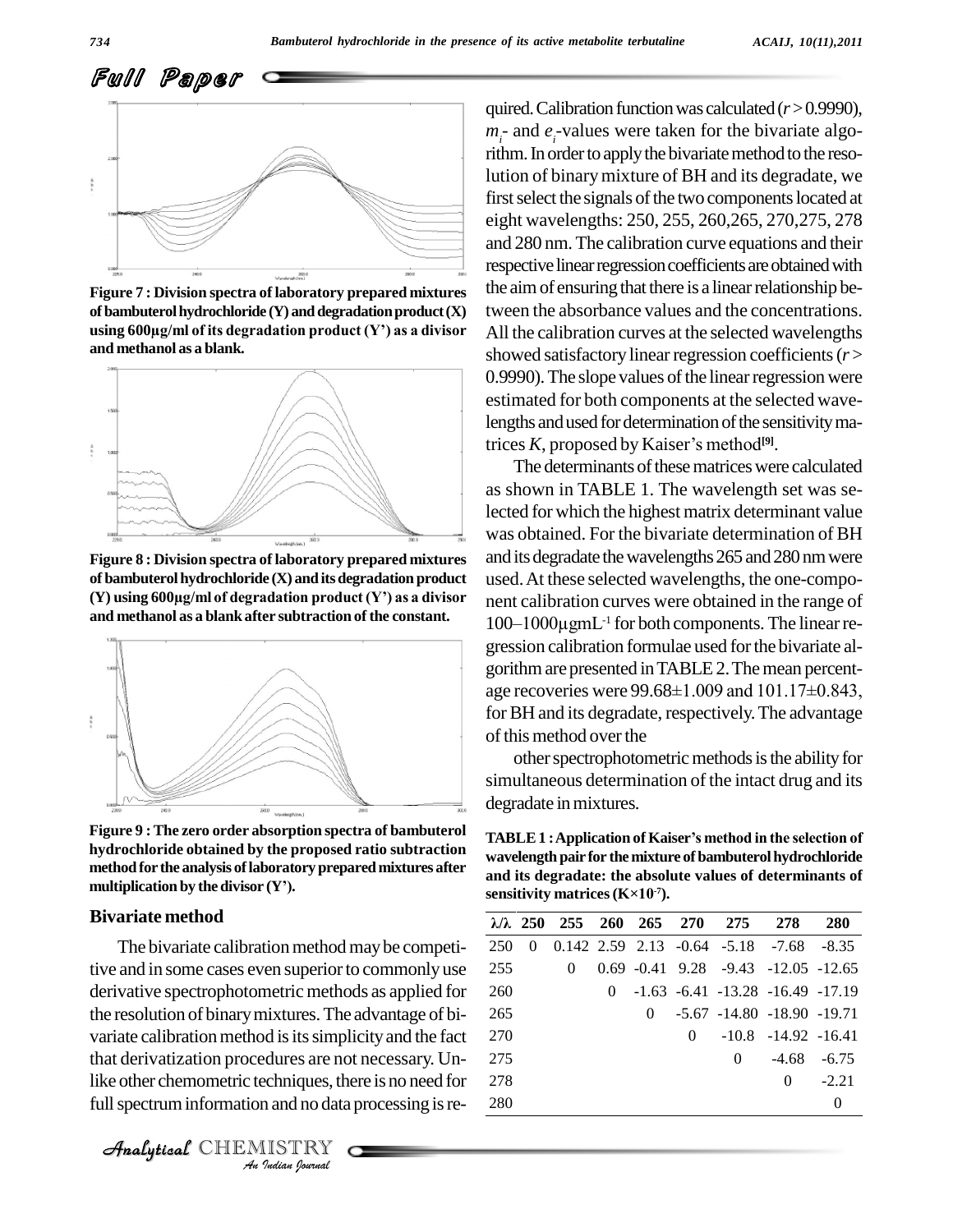Full Paper

**Ratio**

| TABLE 2 : Linear regression calibration formulae used for | TABLE 4 : Quantitative determination of bambuterol hydro-     |
|-----------------------------------------------------------|---------------------------------------------------------------|
| the bivariate algorithm for bambuterol hydrochloride.     | chloride in pharmaceutical formulations by the proposed spec- |
|                                                           | tuankatamatuta mathad                                         |

|                   |                                           | <b>Calibration Equation</b>                | trophotometric method                           |                                  |                    |  |  |
|-------------------|-------------------------------------------|--------------------------------------------|-------------------------------------------------|----------------------------------|--------------------|--|--|
| <b>Component</b>  | $\lambda = 265$ nm                        | $\lambda = 280$ nm                         |                                                 | ${}^{2}D$ at                     | $\mathbf{^{1}DD}:$ |  |  |
| <b>Bambuterol</b> | $A = 0.0011x+$                            | $A=0.00009x-$                              | <b>Preparation</b>                              | $270 \text{ nm}$ $250 \text{ n}$ |                    |  |  |
| hydrochloride     | 0.007<br>$(r = 0.9999)$                   | 0.0008<br>$(r = 0.9996)$                   | Bambedil 10                                     |                                  |                    |  |  |
| Degradate         | $A = 0.001x+$<br>0.0001<br>$(r = 0.9997)$ | $A = 0.0018x +$<br>0.028<br>$(r = 0.9999)$ | tablets<br>Batch<br>No.09018<br>Mean $\pm$ S.D. | $100.36 \pm 100.0$<br>0.996      | 1.14               |  |  |
|                   |                                           |                                            |                                                 |                                  |                    |  |  |

#### **Stability-indication**

To assessthe stability-indicating efficiency of the proposed methods, the degradation product of BH was mixed with its pure sample at different ratios and the mixtures were analyzed by the proposed methods. TABLE 3 illustrates good selectivity in the determination of BH in the presence of up to  $?70\%$  (w/w) of its degradate by the proposed methods.

**TABLE 3 : Determination of bambuterol hydrochloride in laboratory prepared mixtures by the proposed spectro photometric methods.**

| <b>Methods</b> | $^{2}D$ at<br>$270 \text{ nm}$ | $1$ DD at<br>$250 \text{ nm}$ | <b>Ratio</b><br>subtraction<br>at 265 nm | <b>Bivariate</b><br>method | dev<br>sult |
|----------------|--------------------------------|-------------------------------|------------------------------------------|----------------------------|-------------|
| $Mean\pm$      | $99.97\pm$                     | $100.24\pm$                   | $99.87\pm$                               | $100.03\pm$                | <b>Stat</b> |
| S.D.           | 0.818                          | 0.758                         | 0.741                                    | 0.491                      |             |

#### **Application of the proposed methodsto the phar maceutical formulations**

The suggested methodswere successfully applied for the determination of BH in tablets showing good

| <b>Preparation</b> | ${}^{2}D$ at<br>270 nm 250 nm            | $1^{1}$ DD at                                                                                                                                                                                                                                                                  | Kauo<br>subtraction<br>at 265 nm | <b>Bivariate</b><br>method |
|--------------------|------------------------------------------|--------------------------------------------------------------------------------------------------------------------------------------------------------------------------------------------------------------------------------------------------------------------------------|----------------------------------|----------------------------|
| Bambedil 10        |                                          |                                                                                                                                                                                                                                                                                |                                  |                            |
| tablets            |                                          | $100.36 \pm 100.04 \pm 100.04$                                                                                                                                                                                                                                                 | $99.67 \pm$                      | $99.79 \pm$                |
| Batch              | 0.996                                    | 1.149                                                                                                                                                                                                                                                                          | 1.421                            | 0.425                      |
| No.09018           |                                          |                                                                                                                                                                                                                                                                                |                                  |                            |
| Mean $\pm$ S.D.    |                                          |                                                                                                                                                                                                                                                                                |                                  |                            |
| Bambec 10          | $100.16 \pm 99.73 \pm 100.16 \pm 100.16$ |                                                                                                                                                                                                                                                                                | $99.68 \pm$                      | $100.33\pm$                |
| tablets            |                                          |                                                                                                                                                                                                                                                                                |                                  |                            |
| Batch No.740       | 0.351                                    | 0.359                                                                                                                                                                                                                                                                          | 0.591                            | 0.851                      |
| Mean $\pm$ S.D.    |                                          |                                                                                                                                                                                                                                                                                |                                  |                            |
| Lela Free 20       |                                          |                                                                                                                                                                                                                                                                                |                                  |                            |
| tablets            |                                          | $100.37 \pm 100.60 \pm 100.60 \pm 100.60 \pm 100.60 \pm 100.60 \pm 100.60 \pm 100.60 \pm 100.60 \pm 100.60 \pm 100.60 \pm 100.60 \pm 100.60 \pm 100.60 \pm 100.60 \pm 100.60 \pm 100.60 \pm 100.60 \pm 100.60 \pm 100.60 \pm 100.60 \pm 100.60 \pm 100.60 \pm 100.60 \pm 100.$ | $100.27\pm$                      | $99.80 \pm$                |
| Batch              | 0.929                                    | 0.794                                                                                                                                                                                                                                                                          | 0.452                            | 0.818                      |
| No.MT1070409       |                                          |                                                                                                                                                                                                                                                                                |                                  |                            |
| Mean± S.D.         |                                          |                                                                                                                                                                                                                                                                                |                                  |                            |

**Bivariate** deviation of the inter-day and intra-day analysis re **method** sults(TABLE 5). percentage recoveries. The validity of the suggested methods was further assessed by applying the standard addition technique (TABLE 4), and the preci sion was also expressed in terms of relative standard

#### **Statistical analysis**

Results of the suggested methods for determination of BH were statistically compared with those obtained by applying pharmacopoeial non aqueoustitration method **[3]**. The calculated *t*- and *F*-values **[10]** were found to be less than the corresponding theo-

**TABLE5 :Assay validation parameters ofthe proposed spectrophotometric methodsfor the determination ofpure samples of bambuterol hydrochloride.** 

| <b>Parameter</b>                                                                                                                                                                       | Drug<br>at $\lambda$ = 272nm | $DD_1$ method at 250 nm | <b>Ratio subtraction</b><br>at $265 \text{ nm}$ | <b>Bivariate method</b> |
|----------------------------------------------------------------------------------------------------------------------------------------------------------------------------------------|------------------------------|-------------------------|-------------------------------------------------|-------------------------|
|                                                                                                                                                                                        | $101.17\pm0.807$             | $100.06 \pm 1.971$      | $99.91 \pm$                                     | $99.68 \pm$             |
| Accuracy (mean $\pm$ S.D.)                                                                                                                                                             |                              |                         | 1.141                                           | 1.009                   |
|                                                                                                                                                                                        |                              |                         | $99.87 \pm$                                     | $100.03\pm$             |
| Specificity                                                                                                                                                                            | 99.97±0.818                  | $100.24 \pm 0.758$      | 0.741                                           | 0.491                   |
| Precision                                                                                                                                                                              | $99.78 \pm 0.756$            | $100.48 \pm 0.781$      | $100.05 \pm 0.935$                              | $100.09\pm0.551$        |
| Repeatability*                                                                                                                                                                         | 98.85±0.981                  | $100.81 \pm 1.016$      | $100.35 \pm 0.981$                              | $100.22 \pm 0.630$      |
| Intermediate precision**                                                                                                                                                               |                              |                         |                                                 |                         |
| Linear range $(\mu g/ml)$                                                                                                                                                              | 100-1000                     | 100-1000                | 100-1000                                        | 100-1000                |
| Slope                                                                                                                                                                                  | $-0.0002$                    | 0.0029                  | 0.0011                                          | 0.0011                  |
| Standard error of the Slope                                                                                                                                                            | $8.9\times10^{-7}$           | $2.74\times10^{-5}$     | $7.36\times10^{-6}$                             | $5.97\times10^{-6}$     |
| Intercept                                                                                                                                                                              | $-0.0005$                    | 0.0153                  | $-0.0071$                                       | 0.007                   |
| Standard error of the intercept                                                                                                                                                        | 0.000552                     | 0.01703                 | 0.004565                                        | 0.003707                |
| Correlation coefficient (r)                                                                                                                                                            | 0.9999                       | 0.9996                  | 0.9998                                          | 0.9999                  |
| *the intraday and **the inter-day mean values $\pm$ standard deviations of samples of concentration of 200, 500, 600 µg/ml of<br>bambuterol hydrochloride and its degradation product. |                              |                         |                                                 |                         |
|                                                                                                                                                                                        |                              |                         |                                                 | Analytical CHEMISTRY    |
|                                                                                                                                                                                        |                              |                         |                                                 | An Indian Nournal       |